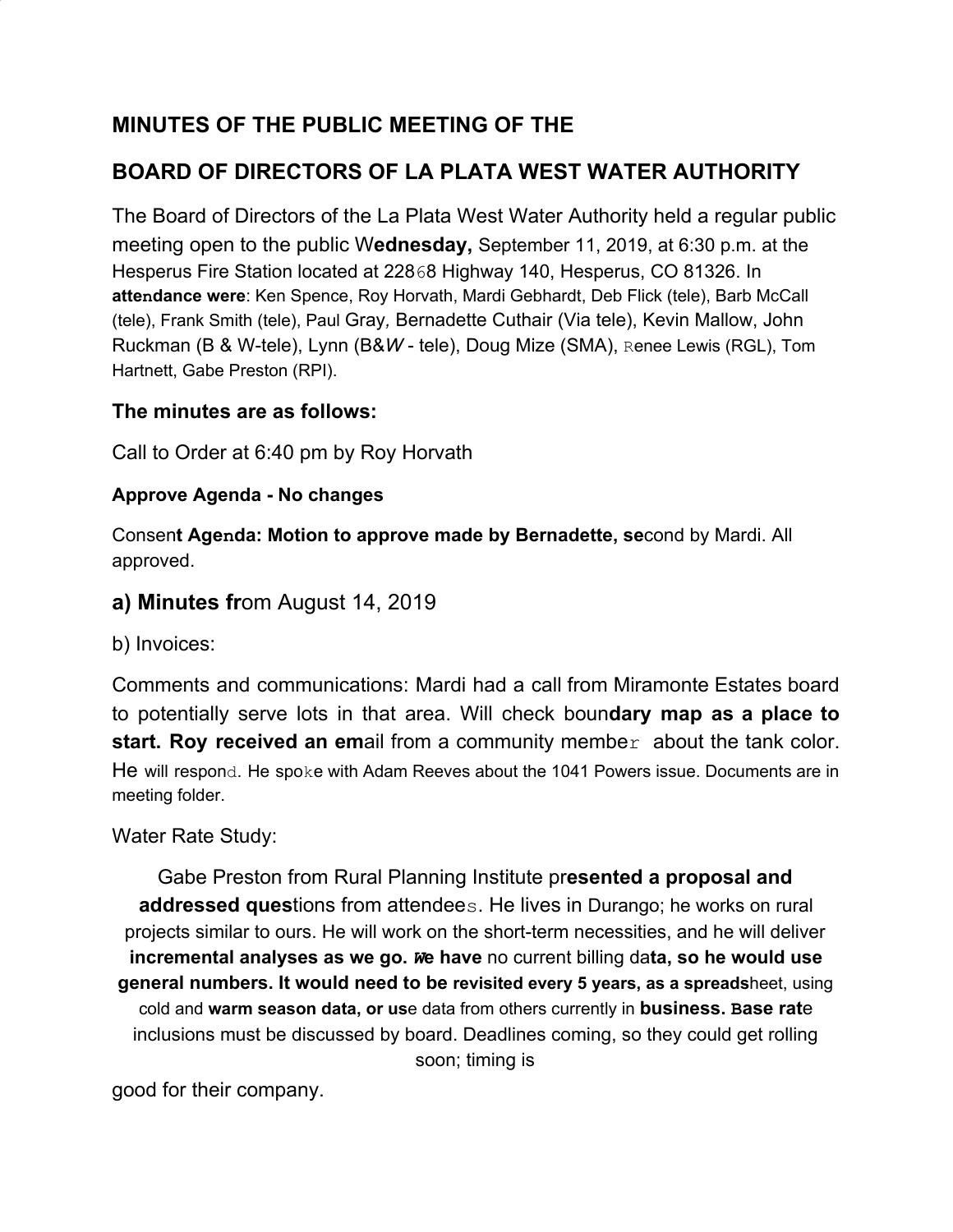Not to exceed cost is \$28,860 on current proposal. They will review their task target after 12 months and revise if **necessary. I**t would cost \$3-4K to reanalyze the data. Spreadsheet will be a working file for training, and **can be revised as needed. Board needs to get** comments to Renee b**y** *W***ednesday next week to take to Gabe. Renee has a draft contract. Bernadette asked to be on Rate Committee.**

Renee working on communications to subscribers about connections and will work with Ken for **more content. Several have already r**un lines to their homes. Paul ma**de a motion to** allow \$300 spending limit on postage and mailing materials. Frank seconded; all approved. Bartlett & West have contract alterations. The document is currently at US**DA awaiting for a response. The Shenandoah** Pump House cost is approximately \$7000. USDA advised writing a letter for cost reimbursement. Charlies is working on getting an electrician lined up. Mardi **motioned to prepare a letter to USDA; Bernadette s**econded; all approved.

PER and Construction **Observation Reports costs need to be sort**ed out with B & *W* to clarify c**osts in excess of estimate.** Kristi may be able to help.

Subscriptions Costs: shut off new subscriptions for the current phase as of Friday, or accep**t as case by case dep**ending on location on the line, and on cultural **assessments. Garrett a**nd Sarah Vogel may be interested immediately if can pay **now.**

Put update on our Facebook page and maybe on the Marvel Community page on Facebook: Roy, Ken, and Renee will **manage.**

Renee's update: \$25K seems high for rate study, John concurred. Kevin suggested renegotiating with Gabe. John **suggested getting a**hold of Rural Water Association to do the study. Roy will get the **spreadsheet t**o Scott Thomas **tomorrow, and** may hire Bruce Whitehead to spend an hour looking at it. What is the realistic timeline for the project? **2**

Substantial completion date is November 15. M**ay need to re-adv**ertise and get other firms involved on bidding. John updated the board with change order in now to change date for substantial completion to mid-December, and final **completion to early Januar***y***.**

Water Dock*/*Office plan: Paul updated site plan with culvert on south, hydrant, etc**. Ready to get started on L & E permit,** possible electrical line in conduit from ditch that runs by shed, and there **are two meters on pedest**al. It will cost \$300 to **start request for servi**ce application at LPEA. Mardi is authorized to submit application and fee.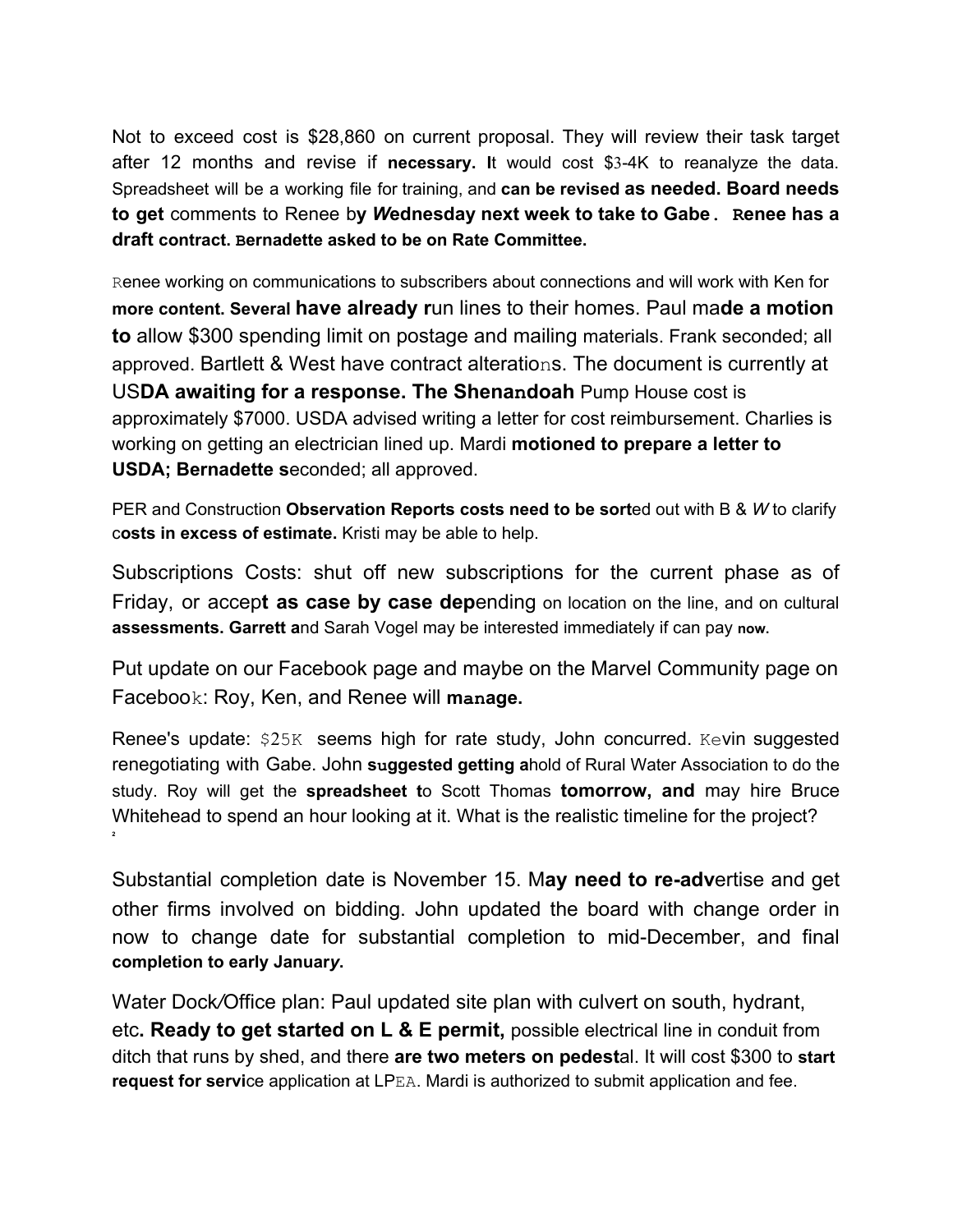Phase O Project Audit is *2/*3rds to completion. Oct. 1 the SUIT will be complete. Just going through all the billings and checking **to see where the cred**its should be applied. No auditor hired yet. UMUT doing the same with Joyce, DeeAnn, and Bernadette. Kevin stated that he and Lena have worked on it for 12 hours, they will review it internally, then share with the board. Target date is October 9 for both tribes to meet and concur...may only have a couple of line items to deal with. Check schedules for availability of October 17, 18, to meet with Renee, maybe week of 21st?

arlie with the City of Durango are able to install th**e camera on the intake b**uilding to **conn**ect with the 24' guy antenna up on Smelter to run th**e camera software f**or lake updates, and for future ethernet and IP address for our SCADA, transition existing equipment over, 18" dish, VS \$63/month.

Canyon Construction has fixed leak in 16" line, but they haven't determined the location of the leak on the 30" line. No **water has be**en pumped for testing yet. Jim Formea of BOR just now mentioned the re-contouring of the Pine Ridge Ditch north of CR 210. John s**tated there is a pl**an for fixing it with typical section drawings. Once this is com**pleted, the** culvert can be installed.

Iministration: USDA LOC debt reserve is \$118,980, computers and software, \$9,915 monthly, ESRI on regular budget, ASAP*/*Quic**kbooks tran**sition almost complete. **Board can review. Roy and Renee can approve**. Utility bills will be set up for automatic up to \$50K */* month.

Conflict of interest and non-disclosure agreements needed for Board members and Advisory Board. Future **phases committee has defined expansion areas and the maps are on t**he board drive. Mardi will be taki**ng over as lead person for the committee. Roy to engage Erin Aas fo**r GIS help.

The contract amendment for the general manager is on the board drive for review.

The phone connection failed, and all three or four enti**ties were unable to re-esta**blish connection; no quorum maintained for discussion or proceeding, m**eeting was ad**journed.

Adjourned at 9:48 pm. Next LPWWA Board **meetings: October 9, 2019, and November 13, 2019**

Respectfully Submitted,